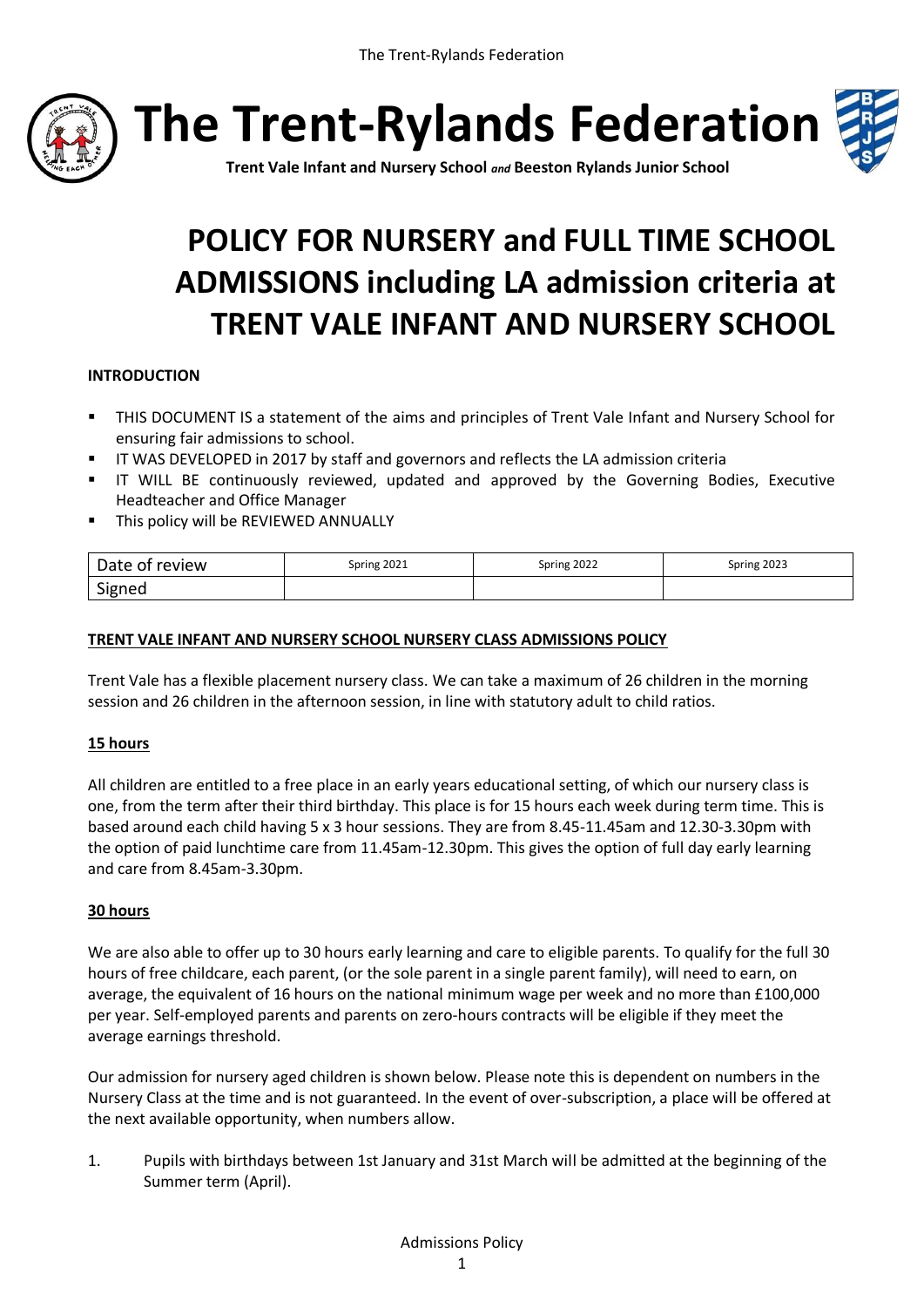- 2. Pupils with birthdays between 1st April and 31st August will be admitted at the beginning of Autumn term (September).
- 3. Pupils with birthdays between 1st September and 31st December will be admitted at the beginning of the Spring term (January).

Parents will be informed of the actual starting date during the term prior to entry.

Parents will be asked which 5 sessions they would prefer for their 15 hours funding and if that will involve any paid lunchtime care. If parents are eligible for 30 hours education and childcare they should also indicate what additional sessions they require. Every effort will be given to offer parents the sessions of their choice

Once a child has been admitted, unless there are exceptional circumstances, we will not change a child's sessions. However, each summer term, we will ask parents of the children who were admitted in the January and April and who will be continuing in nursery in the September, if they would like to alter their sessions. This is because they may not have received their preferred sessions on entry due to sessions already being full. Previous sessions allocated in the January and April will be guaranteed for the September including those in addition to 15 hours universal funding. Any alteration in sessions will then be allocated according to the admissions criteria detailed in this policy.

Home visits and/or a meeting at school will be arranged to give parents and children the opportunity to meet the nursery teacher.

It will be necessary for a member of the school staff to see the child's birth certificate to confirm date of birth and parental responsibility.

Although we would prefer children to attend nursery for 5 sessions each week we can be flexible with these arrangements if there are places available that are not required by a child wanting to attend for 5 sessions each week.

#### **ADMISSIONS CRITERIA**

In the event of over-subscription, the following criteria will be applied, in priority order, to determine which applications will be granted.

The criteria will be applied first to allocate sessions for the 15 hours of early learning and care and then again to allocate additional sessions up to 30 hours early learning and care.

- 1. Children looked after by a local authority or previously looked after children.
- 2. Children with identified special educational needs who receive support from outside agencies.
- 3. Children living at the PO Box
- 4. The term in which the child is entitled to 15 hours early learning and care and who live in the catchment area and who, at the time of admission, are accessing the 2 year entitlement for 15 hours early learning and care.
- 5. The term in which the child is entitled to 15 hours early learning and care and who live in the catchment area and who, at the time of admission, will have a brother or sister attending the school or linked junior/secondary school.
- 6. The term in which the child is entitled to 15 hours early learning and care and who live in the catchment area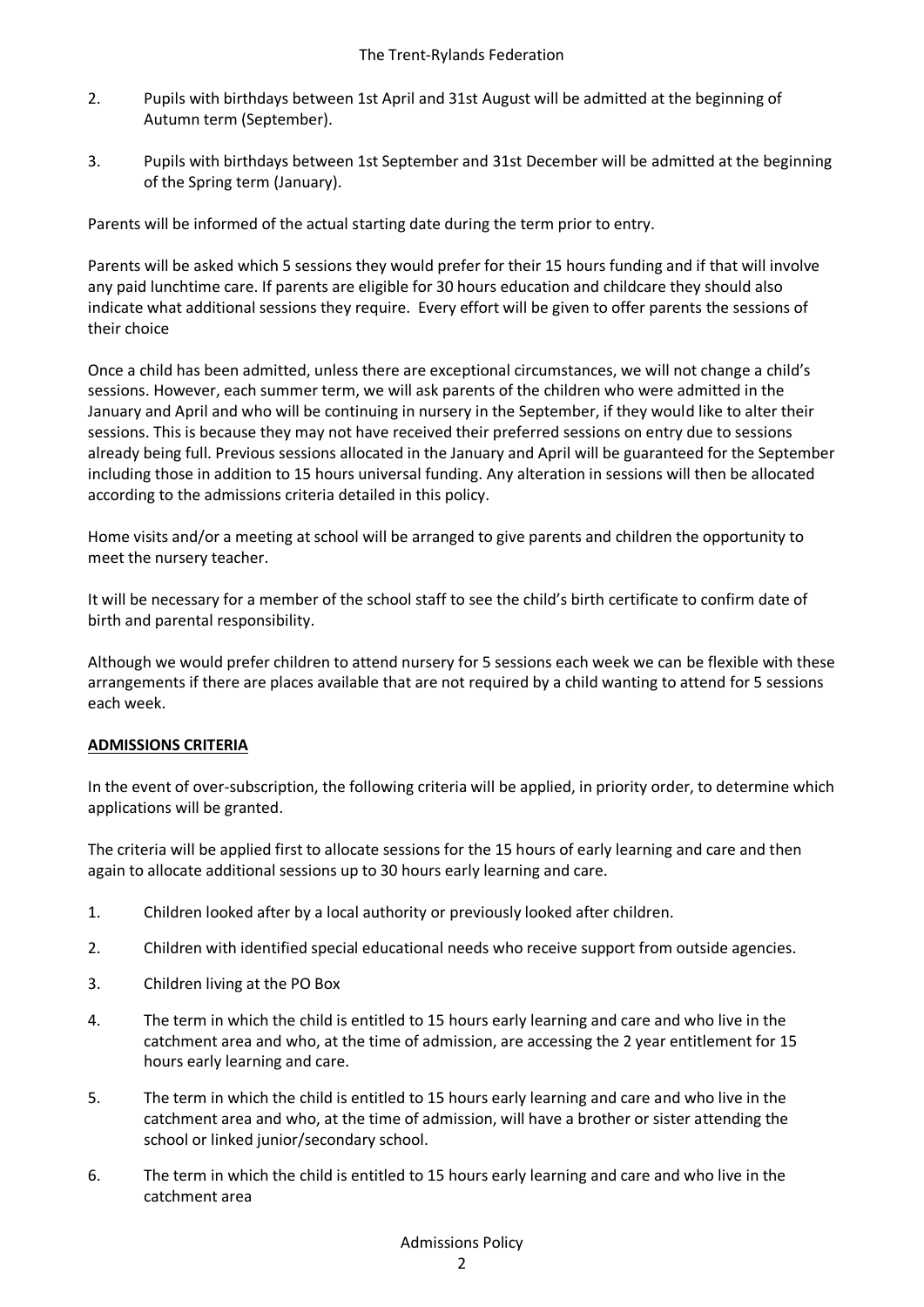- 7. The term in which the child is entitled to 15 hours early learning and care and who live outside the catchment area and who, at the time of admission, are accessing the 2 year entitlement for 15 hours early learning and care.
- 8. The term in which the child is entitled to 15 hours early learning and care and who live outside the catchment area and who, at the time of admission, will have a brother or sister attending the school or the linked junior/secondary school.
- 9. The term in which the child is entitled to 15 hours early learning and care and who live outside the catchment area
- 10. The length of time on the waiting list.

## **Special Circumstances**

Early and/or preferential admission will be considered if backed by written evidence from other local or health authority agencies.

## **Non attendance**

If a child does not attend nursery for two consecutive weeks and there has been no communication with school, then the parents/carers of the child will be asked if they still require the place.

# **Paid Sessions**

If there are sessions available after all eligible children have been allocated their hours these will made available to parents for them to pay for.

## **Charges for Paid Sessions**

From September 2020 school will charge £3.25 for lunchtime care between morning and afternoon sessions and £10 for additional non funded morning or afternoon sessions.

## **TRENT VALE INFANT AND NURSERY SCHOOL FULL TIME SCHOOL ADMISSIONS POLICY**

Trent Vale has a standard number of 50. This means that up to 50 children can be admitted into any one year group. The over subscription criteria applies if more than 50 children apply to any one reception year.

There will be a single point of entry for all reception pupils. This will be the start of the Autumn term.

## **COMMUNITY INFANT AND PRIMARY SCHOOLS – STANDARD RECEPTION YEAR ADMISSION CRITERIA: 2021-22**

In the event of over-subscription, the following criteria will be applied, in priority order, to determine which applications will be granted once places have first been allocated to pupils who have a statement of special educational needs which names the school:-

- 1. Looked after children and previously looked after children
- 2. Children who have been adopted from state care outside of England
- 3. Children who live in the catchment area at the closing date for applications and who, at the time of admission, will have a brother or sister attending the school or the linked junior/primary school **and**  *children who do not live in the catchment area at the closing date for application and who, at the time of admission will have a brother or sister attending the school or the linked junior/primary school who was displaced as their Nottinghamshire community catchment area school was oversubscribed at the national offer day for first admission to school.*